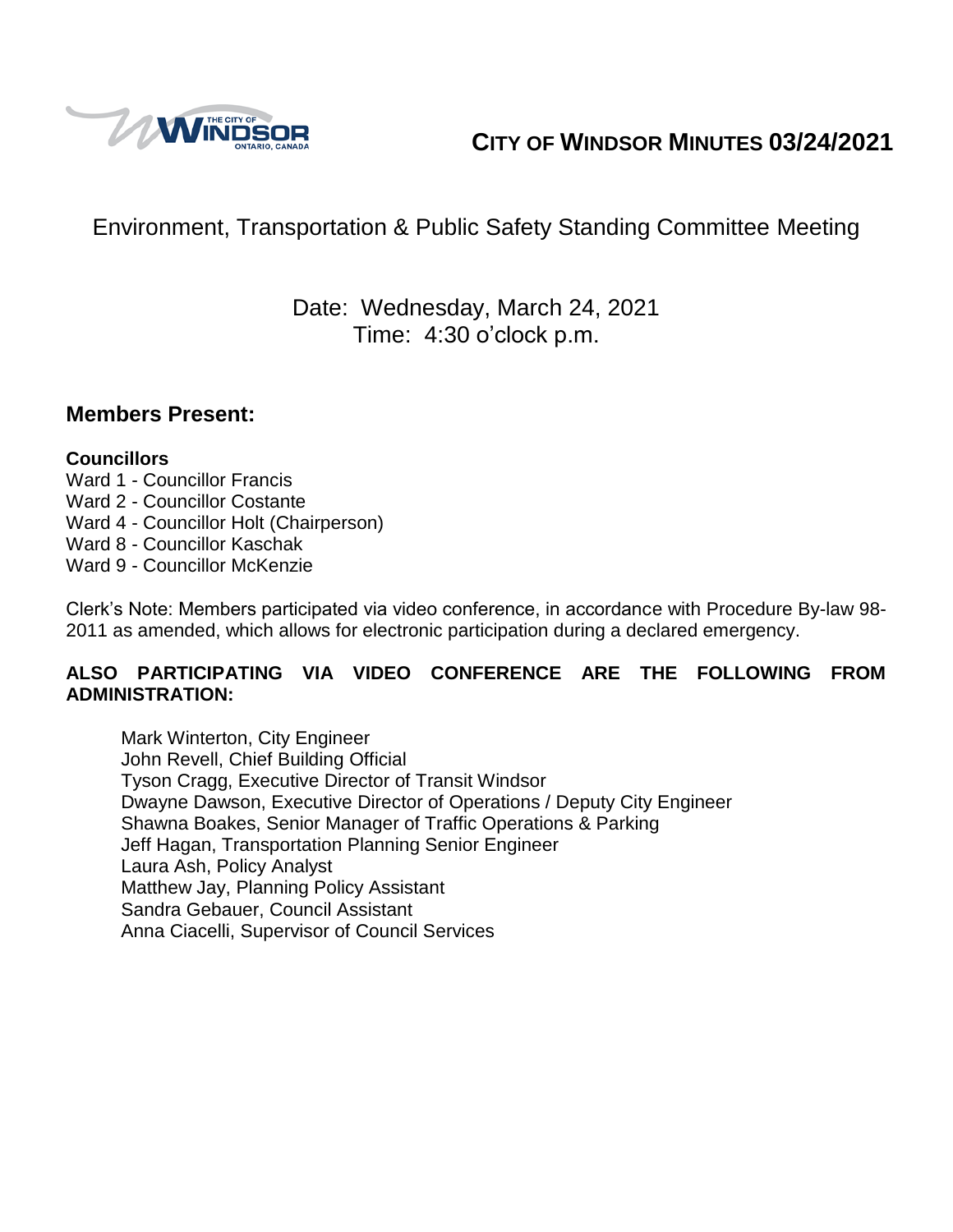# **Minutes Environment, Transportation & Public Safety Standing Committee Wednesday, March 24, 2021 Page 2** of 10

### **1. CALL TO ORDER**

The Chairperson calls the meeting of the Environment, Transportation & Public Safety Standing Committee to order at 4:30 o'clock p.m.

### **2. DISCLOSURE OF PECUNIARY INTEREST AND THE GENERAL NATURE THEREOF**

None disclosed.

### **3. ADOPTION OF THE MINUTES OF THE ETPS STANDING COMMITTEE**

### **3.1. Adoption of the Environment, Transportation & Public Safety Standing Committee minutes of its meeting held February 17, 2021**

Moved by: Councillor Francis Seconded by: Councillor Costante

THAT the minutes of the Environment, Transportation & Public Safety Standing Committee meeting (excluding Transit Matter items) held February 17, 2021 **BE ADOPTED** as presented. Carried.

Moved by: Councillor Francis Seconded by: Councillor Kaschak

THAT the minutes of the Environment, Transportation & Public Safety Standing Committee meeting (Transit Matter items only) held February 17, 2021 **BE ADOPTED** as presented. Carried.

Report Number: SCM 60/2021

# **4. REQUEST FOR DEFERRALS, REFERRALS OR WITHDRAWALS**

None requested.

# **5. COMMUNICATIONS**

None presented.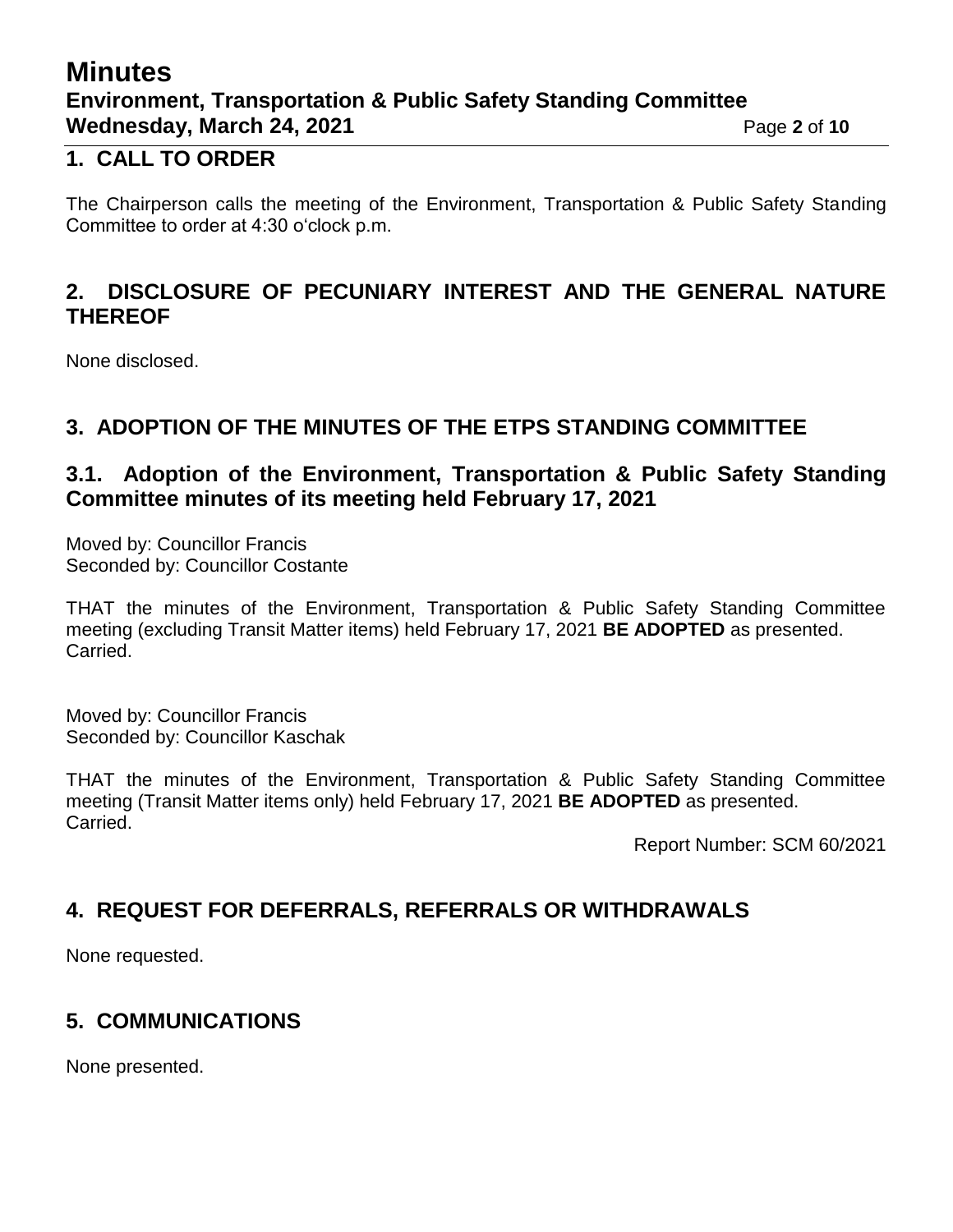### **6. PRESENTATIONS AND DELEGATIONS**

None.

# **7. COMMITTEE MATTERS**

### **7.1. Essex-Windsor Solid Waste Authority Regular Board Meeting Minutes - December 1, 2020**

Moved by: Councillor McKenzie Seconded by: Councillor Francis

Decision Number: **ETPS 815**

THAT the minutes of the Essex-Windsor Solid Waste Authority (EWSWA) of its meeting held December 1, 2020 **BE RECEIVED**. Carried.

> Report Number: SCM 52/2021 Clerk's File: MB2020

### **7.2. Essex-Windsor Solid Waste Authority Regular Board Meeting Minutes - January 5, 2021**

Moved by: Councillor McKenzie Seconded by: Councillor Francis

Decision Number: **ETPS 816** THAT the minutes of the Essex-Windsor Solid Waste Authority (EWSWA) of its meeting held January 5, 2021 **BE RECEIVED**. Carried.

Report Number: SCM 53/2021 Clerk's File: MB2021

# **7.3. Essex-Windsor Solid Waste Authority Regular Board Meeting Minutes of the meeting held February 2, 2021**

Moved by: Councillor McKenzie Seconded by: Councillor Francis

Decision Number: **ETPS 817** THAT the minutes of the Essex-Windsor Solid Waste Authority (EWSWA) of its meeting held February 2, 2021 **BE RECEIVED**. Carried.

Report Number: SCM 69/2021 Clerk's File: MB2021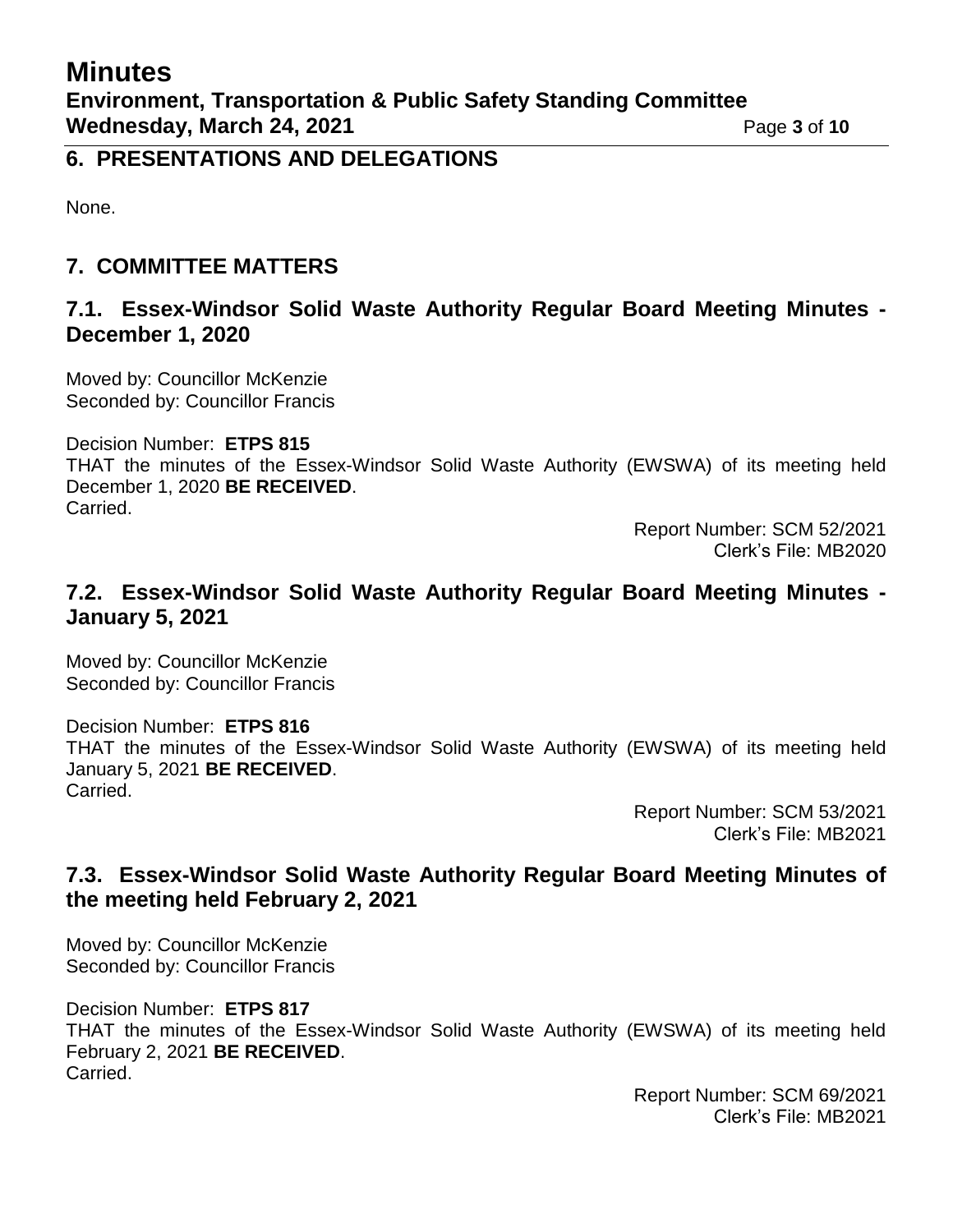### **7.4. Town and Gown Committee 2020 Annual Report**

Moved by: Councillor Costante Seconded by: Councillor Francis

#### Decision Number: **ETPS 818** THAT the 2020 Annual Report of the Town and Gown Committee **BE APPROVED**. Carried.

Report Number: SCM 54/2021 Clerk's File: MB2021

### **7.5. Transit Windsor Advisory Committee - 2020 Annual Report**

Moved by: Councillor McKenzie Seconded by: Councillor Francis

Decision Number: **ETPS 819** THAT the 2020 Annual Report of the Transit Windsor Advisory Committee **BE APPROVED**. Carried.

Report Number: SCM 67/2021 Clerk's File: MB2021

### **7.6. Minutes of the Windsor Bicycling Committee of its meeting held January 19, 2021**

Moved by: Councillor McKenzie Seconded by: Councillor Costante

Decision Number: **ETPS 820** THAT the minutes of the Windsor Bicyling Committee (WBC) of its meeting held January 19, 2021 **BE RECEIVED**. Carried.

> Report Number: SCM 68/2021 Clerk's File: MB2021

### **8. ADMINISTRATIVE ITEMS**

### **8.1. Community Safety Zone Policy - City-wide**

Councillor McKenzie states that it appears that many of the recommendations that have been identified have either proximity to the school or a park and inquires as to why any areas that hit the two criteria would have been omitted from being included as a Community Safety Zone. Jeff Hagan, Transportation Planning Senior Engineer, appears via video conference before the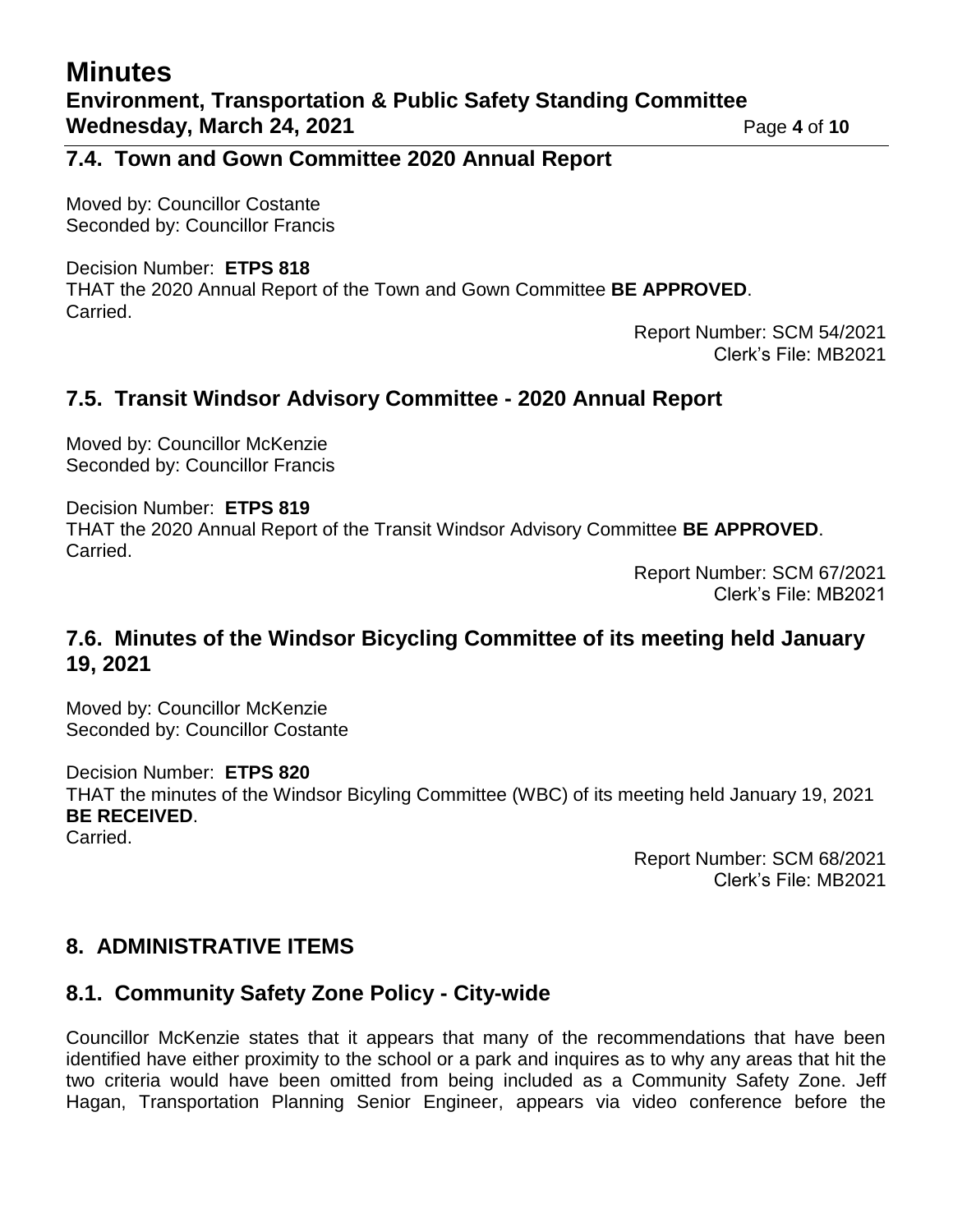# **Minutes Environment, Transportation & Public Safety Standing Committee Wednesday, March 24, 2021 Page 5** of 10

Environment, Transportation & Public Safety Services Standing Committee regarding the administrative report "Community Safety Zone Policy – City Wide" and indicates that the list of locations was meant to be a manageable list that would support automated speed enforcement. Mr. Hagan adds that the City would not be able to put automated speed enforcement cameras at every location with a park, school or high pedestrian activity. Shawna Boakes, Senior Manager of Traffic Operations & Parking, appears via video conference before the Environment, Transportation & Public Safety Services Standing Committee regarding the administrative report "Community Safety Zone Policy – City Wide" and adds that the way the list was developed was that they reviewed the current speed data that they have which identified the top locations.

Councillor Kaschak inquires whether Eastwood School will be closed and merged with one of the other Forest Glade Schools. Mr. Hagan responds that this school is slated to be closed. Mr. Hagan adds that with the automatic speed enforcement camera program, there is flexibility to move cameras; and once the school is removed, it will no longer qualify as a Community Safety Zone.

Councillor Holt inquires as to what would preclude the City from including other areas as Community Safety Zones, specifically the nine Business Improvement Areas (BIAs) and could the BIAs be added to the list of Community Safety Zones. Mr. Hagan indicates that BIAs would generally be compliant with the criteria in the policy; however, it would be an issue of funding that they have not identified. Mr. Hagan adds that at the automated speed and enforcement locations, the signs would be paid for out of revenue from the automated speed enforcement cameras and as long as a source of funds were provided and signs were installed, it would likely be complaint with the proposed policy.

Councillor Holt inquires whether funding is required beyond the signage at the beginning and end of the community zone. Mr. Hagan indicates that funding is for signage and the maintenance of the ongoing signage.

Moved by: Councillor McKenzie Seconded by: Councillor Costante

Decision Number: **ETPS 821**

- 1. THAT the Community Safety Zone Policy, attached as Appendix 1 of this report, **BE ADOPTED**.
- 2. THAT Traffic By-law 9148 **BE AMENDED** as listed and attached in Appendix 2 of this report.
- 3. THAT the City Solicitor **BE DIRECTED** to prepare the necessary documents to amend the bylaw.
- 4. THAT Administration **BE REQUESTED** to provide a report back on the cost of adding the nine Business Improvement Areas as Community Safety Zones. Carried.

Report Number: S 9/2021 Clerk's File: ST/13765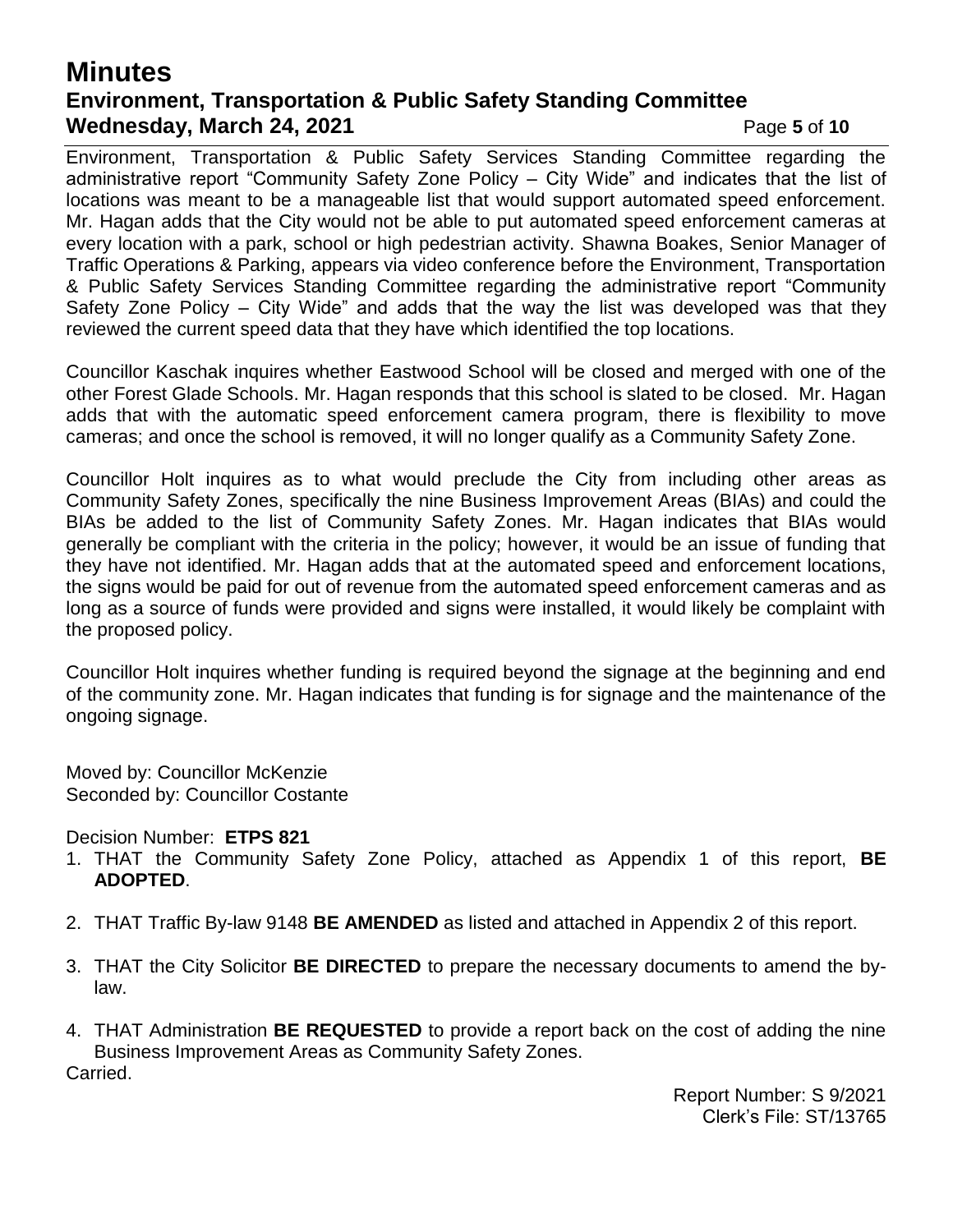# **Minutes Environment, Transportation & Public Safety Standing Committee Wednesday, March 24, 2021 Page 6** of 10

### **8.2. Follow-up - CQ7-2020 40 km/h Residential Speed Limits - City-wide**

Councillor Kaschak inquires whether the City of Windsor has an in-house sign department. Mark Winterton, City Engineer, appears via video conference before the Environment, Transportation and Public Safety Standing Committee regarding the administrative report "Follow-up CQ7-2020 40km/h Residential Speed Limits – City Wide" and responds affirmatively.

Councillor Kaschak states that the report outlines that if the city does not proceed with the 40 km/h immediately, it will take up to two years to implement and asks Administration to comment on this lengthy process. Jeff Hagan, Transportation Planning Senior Engineer, indicates that the time frame is based on signing all of the roads in the city that would have to remain at 40 km/h which are major or arterial roads.

Councillor Kaschak requests an update on the School Neighbourhood Policy and how that looks from a traffic calming speed reduction standpoint. Mr. Hagan indicates that the School Neighbourhood Policy is due for its five-year review this year; and he adds no capital funding has ever been received, thus the ability to implement it has been minimal. Mr. Hagan adds that going forward, Administration would be installing signage at most of the schools in the city. Mr. Hagan adds that one development that has happened since the policy was passed in 2016 is the introduction of automated speed enforcement by the province. The technology for automated speed enforcement does not work well with variable speed limits; it works much better when the road has a constant speed limit at all times of day. That would be one key issue that they are looking to address in the updated policy, but apart from that, they are looking for funding to implement it.

Councillor Kaschak asks in terms of the automated speed enforcement, would we see that going into school areas, so potentially would there be tickets issued if someone goes too fast in a school zone. Mr. Hagan responds that potentially could occur in some locations. Mr. Hagan adds that some of the Community Safety Zones are also school zones and both of those can apply. Mr. Hagan indicates that more than likely they would not be putting speed enforcement at every school zone.

Councillor Kaschak requests an update regarding the Vision Zero Policy. Mr. Hagan responds that recruitment is currently underway for the stakeholder group; and he adds when advertised, there was very little response from the school boards and neighbourhood groups.

Councillor Francis states that if the intention is to keep this data-driven, he suggests pending the receipt of recommendation 5, to defer recommendation 6 that states, "*That Administration report back with a list of streets for the implementation of a 40 km/h speed limit for consideration for the 2022 capital and operating budgets".* Mr. Hagan indicates that administration's intent with recommendation 6 is that twelve months would be sufficient time to identify the streets that are already experiencing low speeds.

Councillor McKenzie indicates that the challenge in reducing the speed limit is that there may be a compromise with some of the other objectives that they are working towards. Councillor McKenzie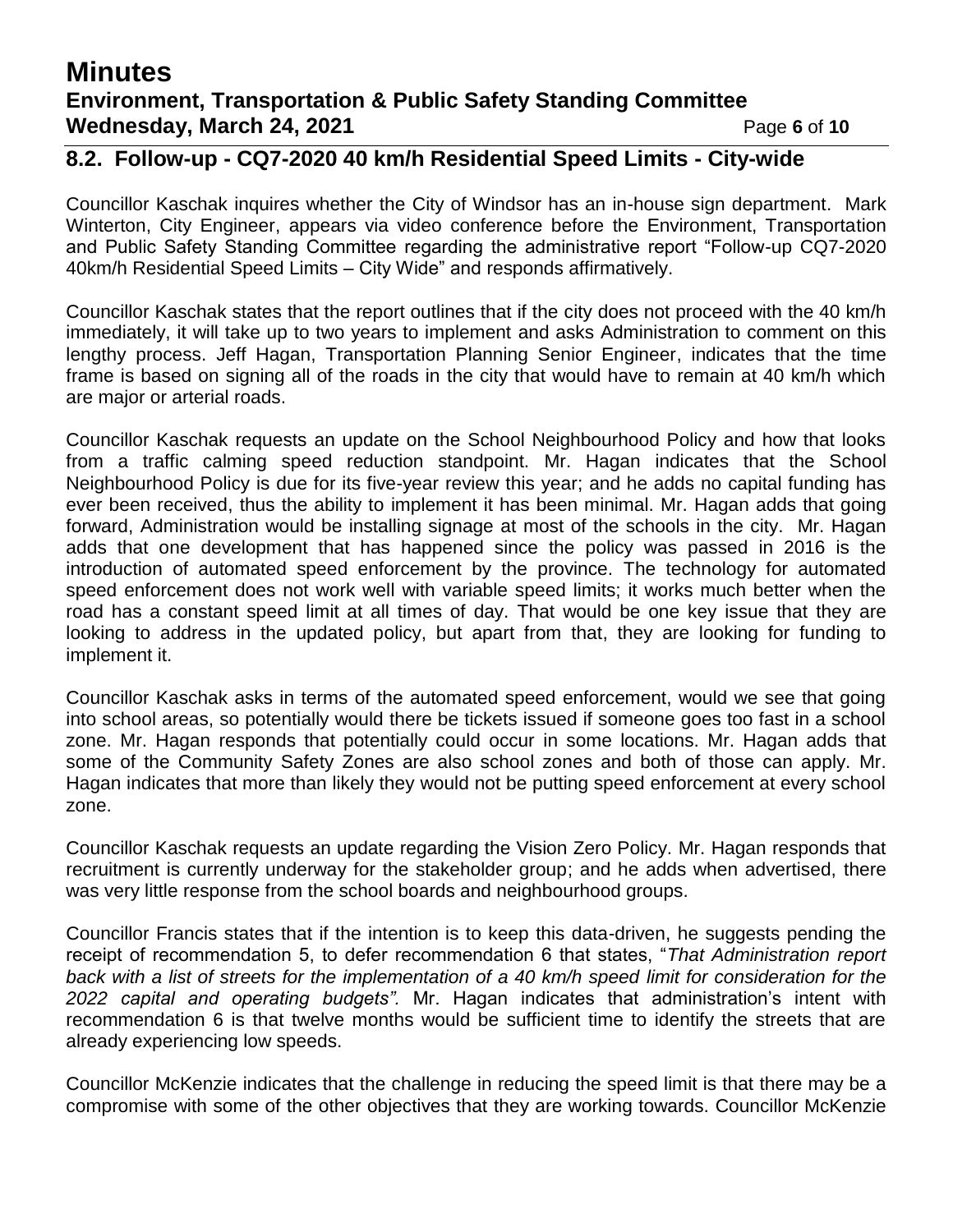# **Minutes Environment, Transportation & Public Safety Standing Committee Wednesday, March 24, 2021 Page 7** of 10

adds that there is sufficient data to show a significant improvement with respect to public safety with a reduction in collisions following the reduction of the speed limit in neighbourhoods and does not agree with the strategy that has been provided. Mr. Hagan notes that when they look at motor vehicle collisions, they are happening at higher speed locations, i.e. expressway interchanges; when they look at cyclists, the higher intersections are at major signalized intersections; when they look at pedestrian collisions, it is generally in commercial areas, especially in the downtown and areas in the east. From a safety point of view, reducing speeds in typical residential neighbourhoods would be at the top of the priority list.

Councillor McKenzie advises that mention was made to other competing priorities; however, there is no plan before us to address those. He notes he does not see where a reduction on the speed limit precludes the City from taking any measures to address other highlighted issues.

Councillor McKenzie inquires whether targeted enforcement can be done in more problematic areas and still have a citywide reduction in the speed limit in those residential areas. Mr. Hagan indicates that the intent with the pilot locations was not necessarily to identify the areas with the worst speeding.

Councillor Costante inquires as to the funding amount required to roll this out. Mark Winterton, City Engineer indicates that there would be the original installation costs along with the ongoing operating costs.

Moved by: Councillor Francis Seconded by: Councillor Costante

- 1. THAT Administration BE DIRECTED to use a target speed of 40 km/h or lower for the design of all traffic calming plans on local roads.
- 2. THAT in the upcoming Complete Streets Policy, Administration BE DIRECTED to use a target speed of 40 km/h or lower for residential local roads and to incorporate this into the policy.
- 3. THAT Traffic By-law 9148 BE AMENDED as listed and attached in Appendix 1.
- 4. THAT the City Solicitor BE DIRECTED to prepare the necessary documents to amend the by law.
- 5. THAT Administration REPORT BACK to the Environment, Transportation and Public Safety Standing Committee within 12 months of implementation of the speed limit changes listed in Appendix 1 with the results of the speed reduction pilot program.
- 6. THAT the following recommendation BE DEFERRED pending receipt of the data relating to the result of the speed reduction pilot program as outlined in Recommendation #5: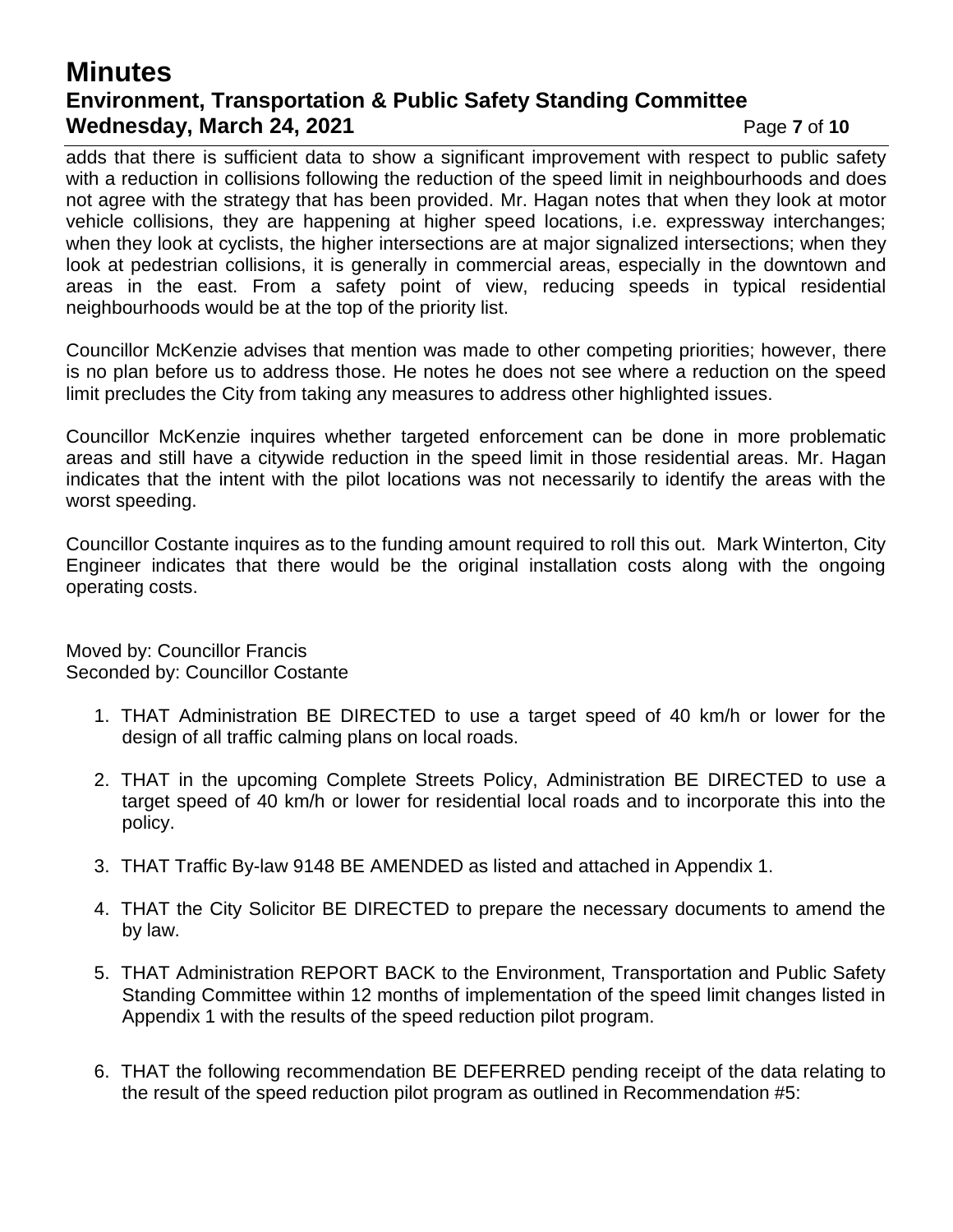# **Minutes Environment, Transportation & Public Safety Standing Committee Wednesday, March 24, 2021 Page 8** of 10

THAT Administration REPORT BACK with a list of streets for the implementation of a 40 km/h speed limit for consideration for the 2022 capital and operating budgets.

The motion is **put** and is **lost**.

Aye votes: Councillors Francis and Costante. Nay votes: Councillors Kaschak, McKenzie, and Holt. Absent: None. Abstain: None.

Moved by: Councillor McKenzie Seconded by: Councillor Kaschak

Decision Number: **ETPS 822**

THAT the City of Windsor **IMPLEMENT** a blanket Option 2 from report S 111/2020 to be funded through the Budget Stabilization Reserve Fund, (BSR); and,

THAT Administration **BE DIRECTED** to use a target speed of 40 km/h or lower for the design of all traffic calming plans on local roads; and,

THAT in the upcoming Complete Streets Policy, Administration **BE DIRECTED** to use a target speed of 40 km/h or lower for residential local roads and to incorporate this into the policy; and,

THAT Traffic By-law 9148 **BE AMENDED** as listed and attached in Appendix 1; and,

THAT the City Solicitor **BE DIRECTED** to prepare the necessary documents to amend the by law; and,

THAT Administration **REPORT BACK** to the Environment, Transportation and Public Safety Standing Committee within 12 months of implementation of the speed limit changes listed in Appendix 1 with the results of the speed reduction pilot program; and,

THAT an Additional Information Memo **BE PROVIDED** when this report proceeds to Council that outlines the cost implications and the details related to the changes to Bylaw 9143 as it relates to Option 2 – To Reduce the City-wide default speed limit to 40 km/h.

Carried.

Councillors Francis and Costante voting nay.

Report Number: S 13/2021 Clerk's File: ST2021

### **8.3. Traffic Calming Policy Update 2021 CQ 14/2019 CQ 15/2019 - City Wide**

Councillor Kaschak inquires about whether the city still has two radar speed trailers. Shawna Boakes responds affirmatively.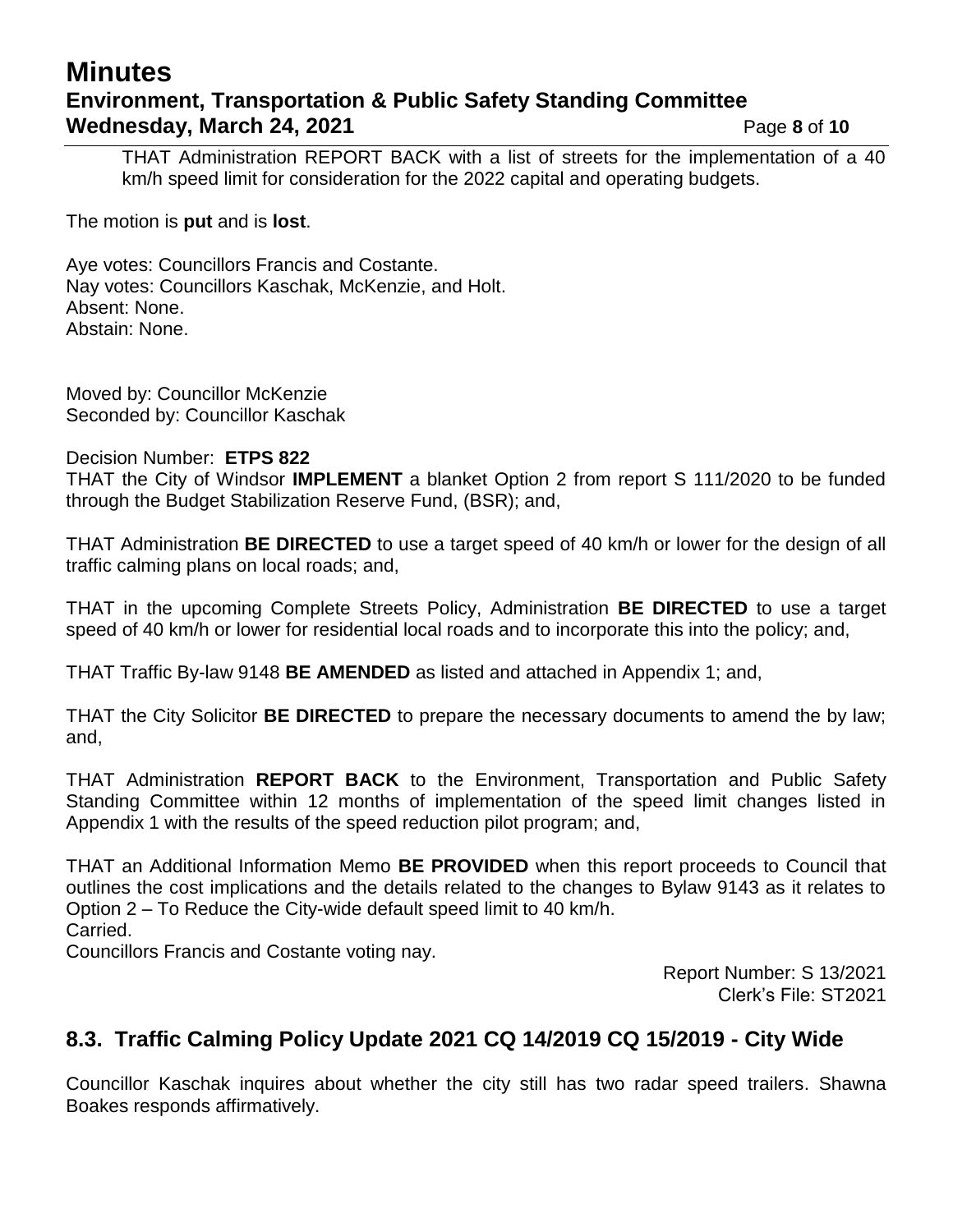# **Minutes Environment, Transportation & Public Safety Standing Committee Wednesday, March 24, 2021 Page 9** of 10

Councillor Kaschak inquires about the price of a permanent marking radar trailer. Ms. Boakes indicates that it depends upon the options, i.e. whether it collects data or not, and that the costs range from \$8,000 to \$12,000, which includes solar panels.

Councillor Kaschak inquires about the effectiveness of speed tables. Mr. Hagan indicates that speed tables are designed for higher speeds, typically for collector roads, and there are speed tables on Riverside Drive.

Moved by: Councillor McKenzie Seconded by: Councillor Costante

Decision Number: **ETPS 823** THAT the report S 24/2021, "Traffic Calming Policy Update 2021", **BE RECEIVED** for information; and,

THAT the current traffic calming policy (Traffic Calming Policy, 2015) **BE RESCINDED**; and,

THAT the purchase of traffic calming lawn signs for use under the Expedited Temporary Traffic Calming Procedure **BE APPROVED**; and,

THAT the Policy and Procedures appended to report S 24/2021 **BE APPROVED**. Carried.

> Report Number: S 24/2021 Clerk's File: ST/13863

### **9. TRANSIT BOARD ITEMS**

None presented.

# **10. ADOPTION OF TRANSIT BOARD MINUTES**

None presented.

# **11. QUESTION PERIOD**

None registered.